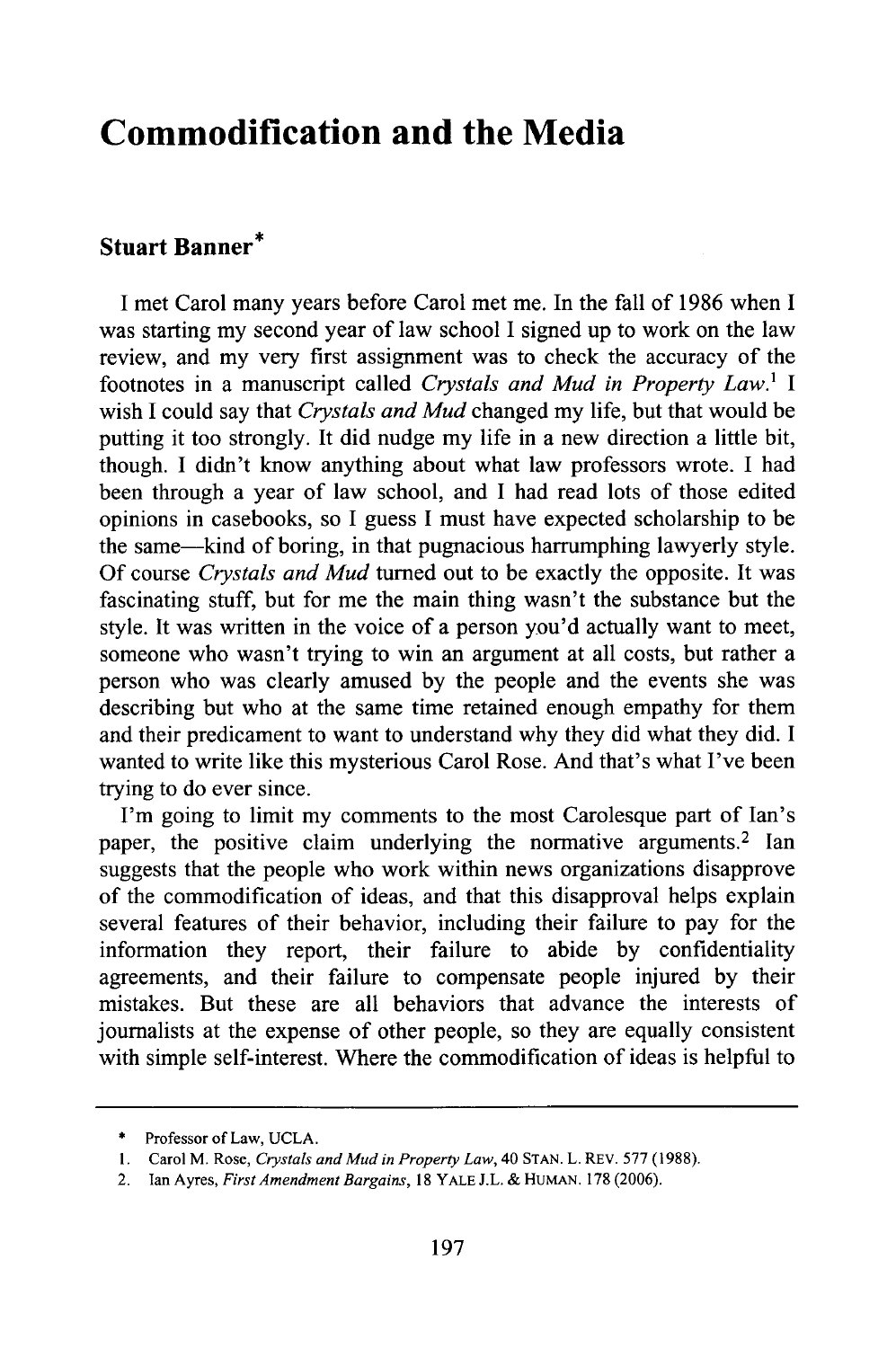journalists, they are usually eager commodifiers. Journalists don't object to being paid for their work; newspapers and magazines don't mind charging their readers; television stations don't turn away advertisers; and so on. One very rarely hears calls from within the media industry for the abolition of copyright. If I were asked to explain the origin of the sorts of conduct Ian finds so unappealing, I wouldn't trace it to anything as lofty as a preference for gift exchange over market exchange, or a theory of when the commodification of ideas is appropriate and when it is not. If journalists tend to be self-interested utility maximizers no less than the rest of us, you'd expect them to behave just as they do.

Of course, self-interest doesn't seem like a very good explanation for Judith Miller's decision to spend three months in prison rather than reveal the name of her confidential source. But a distaste for commodification doesn't seem like a good explanation either. I gather Miller was perfectly willing to treat her initial promise of confidentiality as part of a binding contract. Extremely binding, evidently, because she apparently refused to accept a written waiver of confidentiality from her source. I don't understand why she would only accept an oral waiver. If anything, I would have thought it would be the reverse—that someone in her position would prefer a written waiver, in case any disputes arose later on. Maybe she just got tired of living in prison and the call from Lewis Libby provided a facesaving occasion for changing her mind. In any event, whatever Miller's motivation was, it's hard to see how a view about commodification played much of a role.

Nor does an opinion about markets and commodification seem to play much of a role in the other areas of media practice Ian discusses. Media organizations don't usually pay for the information they report, but that's because the world is full of people who are happy to give it to them for free. I agree with Ian that we could call the relationship between journalists and sources a kind of gift exchange, in which sources give information to journalists in exchange for a set of benefits that journalists give to sources. But calling it gift exchange doesn't mean that such trades are insulated from market pressures or that they imply a noncommodificationist view of the information that is being traded. The market pressures are transparent. The more a source values the benefits a journalist can provide, the more willing the source will be to provide the information, and the greater the time and inconvenience the source will be willing to bear. Journalists must know that, and I would think that people who are regular sources must know that too. And if they know that, then they're self-consciously commodifying the information that they're providing and receiving.

Nor does a distaste for markets or for commodification seem to explain the failure of news organizations to compensate the people injured by their stories. If Congress were to pass a statute making airlines immune from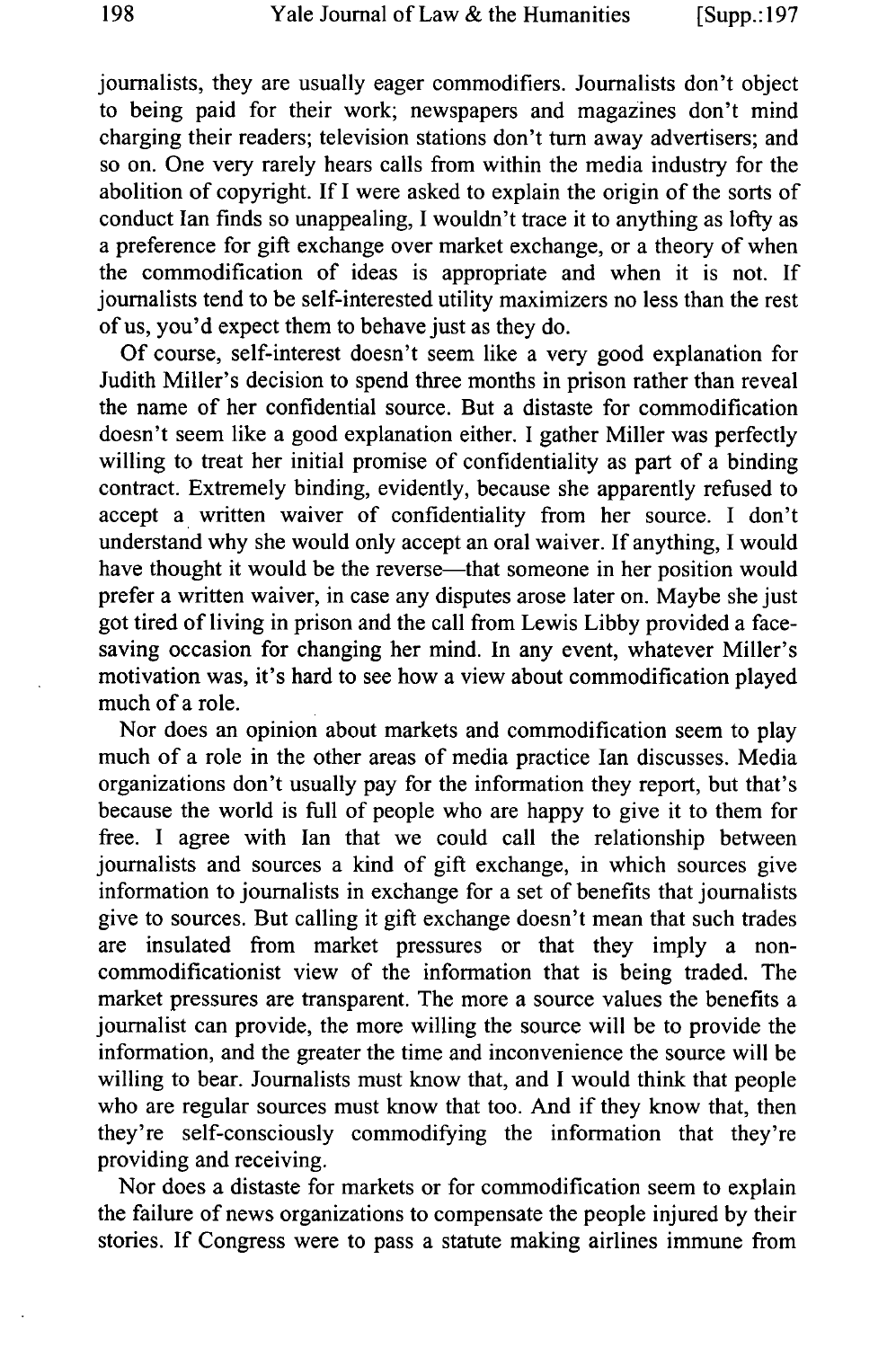tort suits, airlines wouldn't compensate their victims either, but we wouldn't impute to pilots a distaste for markets. News organizations don't compensate their victims because the Supreme Court immunized them from suit in all but the most extreme cases. We can argue about whether that's a good idea, but from the perspective of a journalist it's a constituent part of the landscape. Nor is it surprising that news sources don't insist that news outlets compensate third parties for mistakes. If the benefits journalists provide to sources were suddenly to decrease, presumably the sources would begin demanding compensation for themselves before demanding compensation for others.

So I'm skeptical of the claim that these media practices can be explained with reference to the views of markets or of commodification possessed by the people who work in media organizations. It looks like plain self-interest to me.

All that said, I agree completely that most journalists would recoil in horror if money were introduced into some of these transactions, even in situations where the money would be flowing toward the journalist. If a source were to offer to pay money for a promise of confidentiality, for example, or-the opposite and probably more likely scenario-if a source were to offer to pay money to have his name mentioned in an article, I doubt most journalists would accept the offer, and if they did they might feel some shame about it. But I don't think that feeling of shame would proceed from a view that the production of news is a non-market endeavor or that information is something that should not be commodified. It would, I think, be an instance of a different and narrower phenomenon, a view as to the appropriate uses of money. Life is full of relationships that are commodified but not monetized-that is, relationships that involve exchange, with all the associated issues of bargaining power, trading strategy, the taking on of reciprocal obligations, and so on, but that don't involve the transfer of money. We all know that monetary wealth is just one of several things we're maximizing, and that as a result money is just one medium of exchange among several, part of a class of currencies that also includes power, knowledge, esteem, fame, and so on.3 Journalists and sources have a lot to offer each other beyond money.

Our attitudes about the appropriate uses of money are complicated and contested.4 When I was a child I was taught that one should never give money as a birthday present, because it shows that you didn't want to take the time to think of what the recipient would like to receive as a gift. My wife was taught precisely the opposite, that giving money is the most considerate present of all, because it signals your willingness to let the

<sup>3.</sup> GEOFFREY **BRENNAN** & PHILIP PETTIT, THE ECONOMY OF **ESTEEM: AN ESSAY ON** CIVIL **AND** POLITICAL **SOCIETY** (2004).

<sup>4.</sup> **VIVIANA** A. ZELIZER, THE **SOCIAL MEANING** OF MONEY (1994).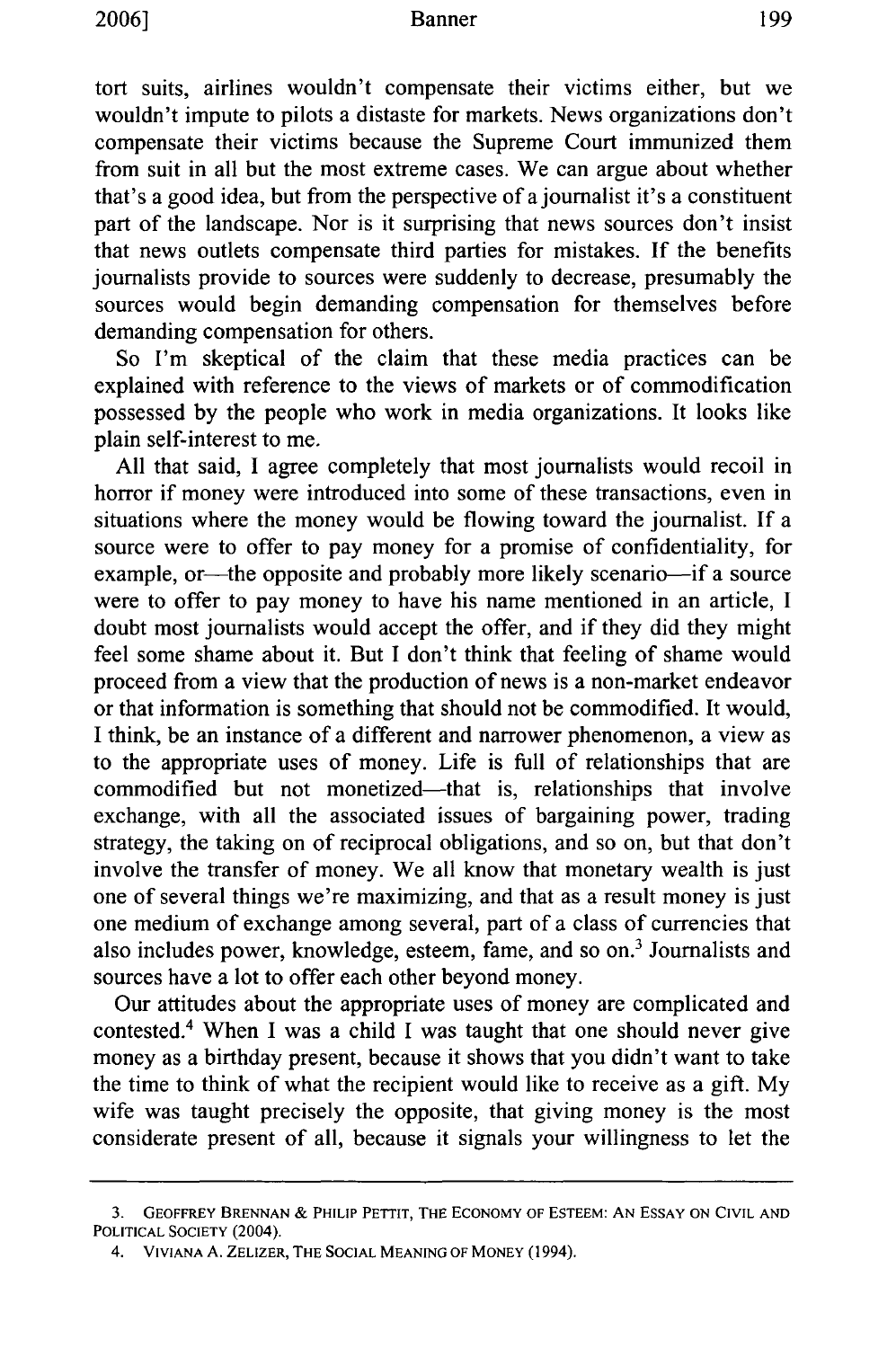recipient decide for herself what she would like. In some parts of the media world, the transfer of money in exchange for information is frowned upon; in others, it's the standard practice. The reluctance of mainstream journalists to allocate space in a newspaper by willingness to pay may have a simple explanation based on self-interest: the value of a newspaper's reputation for choosing its stories based on some criterion of newsworthiness, rather than on the willingness of sources to pay, may exceed whatever income could be gained from the sources. My point is only that if we're trying to understand why, in a given situation, journalists would be reluctant to accept money, the answer is more likely to be found in a norm about the narrow concept of monetization than in a norm about the broader concepts of commodification and market exchange. This may be no more than a terminological dispute between Ian and me, if what he means by commodification is the same thing that I mean by monetization. Even so, I think it's useful to separate the two, because the use of money is just one component of commodification or market-based thinking.<sup>5</sup>

And again, the particular practices Ian criticizes don't seem to be the ones most likely to be attributable to norms concerning money. He's wondering why journalists don't pay for information, rather than wondering why journalists don't accept cash in exchange for publicity. Even in a world where journalists felt no qualms about accepting money, they'd still presumably be happy not to shell out money where they didn't have to.

If we step back a bit, the disagreement between Ian and me is a familiar kind of disagreement, because Ian and I are playing stock roles in a stock debate. We're both observing certain forms of behavior out there in the world-that journalists don't pay for information or compensate the victims of their mistakes, and that some journalists (although evidently not Judith Miller) don't adhere to confidentiality agreements. Ian attributes that behavior to a distrust of market pressures; I attribute it to a reluctance to part with money. Ian is explaining people's actions with reference to their ideas; I'm explaining people's actions with reference to their interests. Ian sounds like a cultural historian; I sound like an economist. Or to characterize what we're saying at a much higher level of generality, a level that obviously simplifies things quite a bit, Ian is adopting a mode of explanation characteristic of the humanities, while I'm adopting a mode of explanation characteristic of the social sciences.

In this debate we're replicating the familiar divide in legal scholarship more generally, between humanities-based and social science-based approaches to law. When legal scholarship took the interdisciplinary turn, it incorporated a miniature version of C.P. Snow's two-culture problem,

<sup>5.</sup> MARGARET **JANE** RADIN, **CONTESTED COMMODITIES** 118-20 (1996).